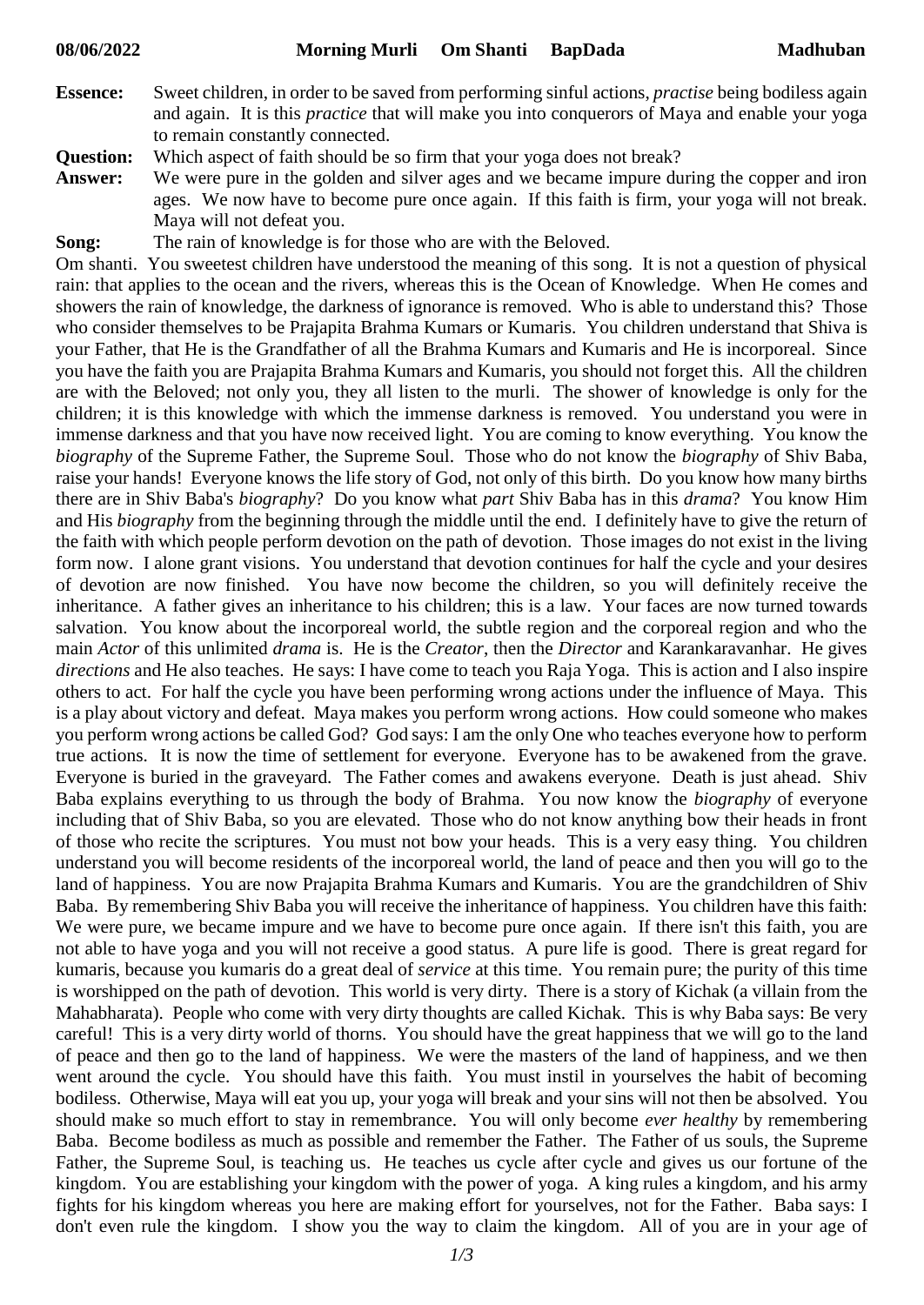retirement. It is the time of death for everyone; there is no question of young or old. Don't think that a young child will receive an inheritance from his father. This world will no longer exist for them to claim an inheritance. People are in immense darkness. They have a desire to earn a lot of money because they think that their grandchildren will be able to use it. However, that desire will not be fulfilled for any of them. Everything will turn to dust. This world itself will be destroyed. Everything will be destroyed by just one *bomb* being dropped. There will be no one to save anyone. Gold mines etc. have now become completely empty. They will all become full again in the new world. Everything in the new world will be new. The cycle of the *drama* is now being completed and it will start once again. Enlightenment has now come. It is also said that when the sun of knowledge emerges, the darkness of ignorance is dispelled. It is not a question of that sun. People offer water to the sun. Although it is the sun that enables water to spread over the entire world, they offer water to the sun. It is a *wonder* of devotion! Then they say: Salutations to the sun deity, salutations to the moon deity. How can they be deities? People here change from devils into deities. They cannot be called deities; they are the sun, the moon and the stars. People hoist a flag that has an image of the sun. In Japan, they speak of the sun dynasty but, in fact, everyone belongs to the dynasty of the Sun of Knowledge, even though they do not have *knowledge*. There is such a difference between the Sun of Knowledge and that sun. They create *inventions* of *science* here but, in spite of that, what is the result? Nothing at all! Destruction will definitely take place. *Sensible* ones understand they will destroy themselves with *science*. Theirs is *science* and yours is *silence*. They bring about destruction with *science* and you establish heaven with *silence*. This is hell and everyone's boat has sunk. On that side, there are those armies and you are an army on this side with the power of yoga. You *salvage* them. You have such a great *responsibility*, so you should become complete helpers. This old world is going to be destroyed. You have now understood the *drama*. It is now the *time* of the confluence. The Father has come to take our boats across. You understand that when the kingdom is fully established, destruction will take place. However, *rehearsals* will take place in between. Many wars are taking place; this is a dirty world. You understand Baba will send us to the beautiful world. We have to shed these old costumes and put on new costumes. The Father gives a *guarantee*: I take you all back home cycle after cycle. This is why My name is the Death of all Deaths. I am also known as the Purifier, the Merciful One. You understand you are making effort to go to heaven by following shrimat. Baba says: If you remember Me, I will send you to heaven but, as well as that, you also have to earn your livelihood. No one can stay without performing actions. It is not possible to renounce action. Having a bath etc. is also performing action. Everyone will receive the full knowledge by the end. They will understand that when they say Shiv Baba is teaching them, that is right. Incorporeal God speaks. God is only one. This is why Baba continues to say: Ask everyone what relationship they have with incorporeal Shiva. All are *brothers*, so, surely, *brothers* must have a father! Otherwise, where would they come from? People sing: You are our Mother and Father. This is the Father's praise. The Father says: I am the One who teaches you, and you then become the masters of the world. Even while sitting here, you have to remember Shiv Baba. You only see the body through those eyes, but you understand with your intellects that Shiv Baba is the One who is teaching us. This Raja Yoga and rain of knowledge are for those who are with the Father. It is the Father's task to purify the impure. He is the Ocean of Knowledge. You understand you are the grandchildren of Shiv Baba and the children of Brahma, and that Shiva is Brahma's Father. The inheritance is received from Shiv Baba and He is the One who has to be remembered. You are now to go to the land of Vishnu. You are raising your anchors from here. The *boats* of the shudras are standing still, whereas your *boats* are moving. You will return straight home. You have to leave your old clothes behind. The play is now about to be completed, you have to shed your costumes and return home. Achcha.

To the sweetest, beloved, long-lost and now-found children, love, remembrance and *good morning* from the Mother, the Father, BapDada. The spiritual Father says namaste to the spiritual children.

## **Essence for dharna:**

- 1. Do not perform any wrong actions. Death is just ahead. It is the time of settlement and you must therefore awaken everyone from the grave. Do the service of becoming pure and making others pure.
- 2. Do not have any desires in this dirty world. Become the Father's complete helpers in *salvaging* everyone's sunken boat.